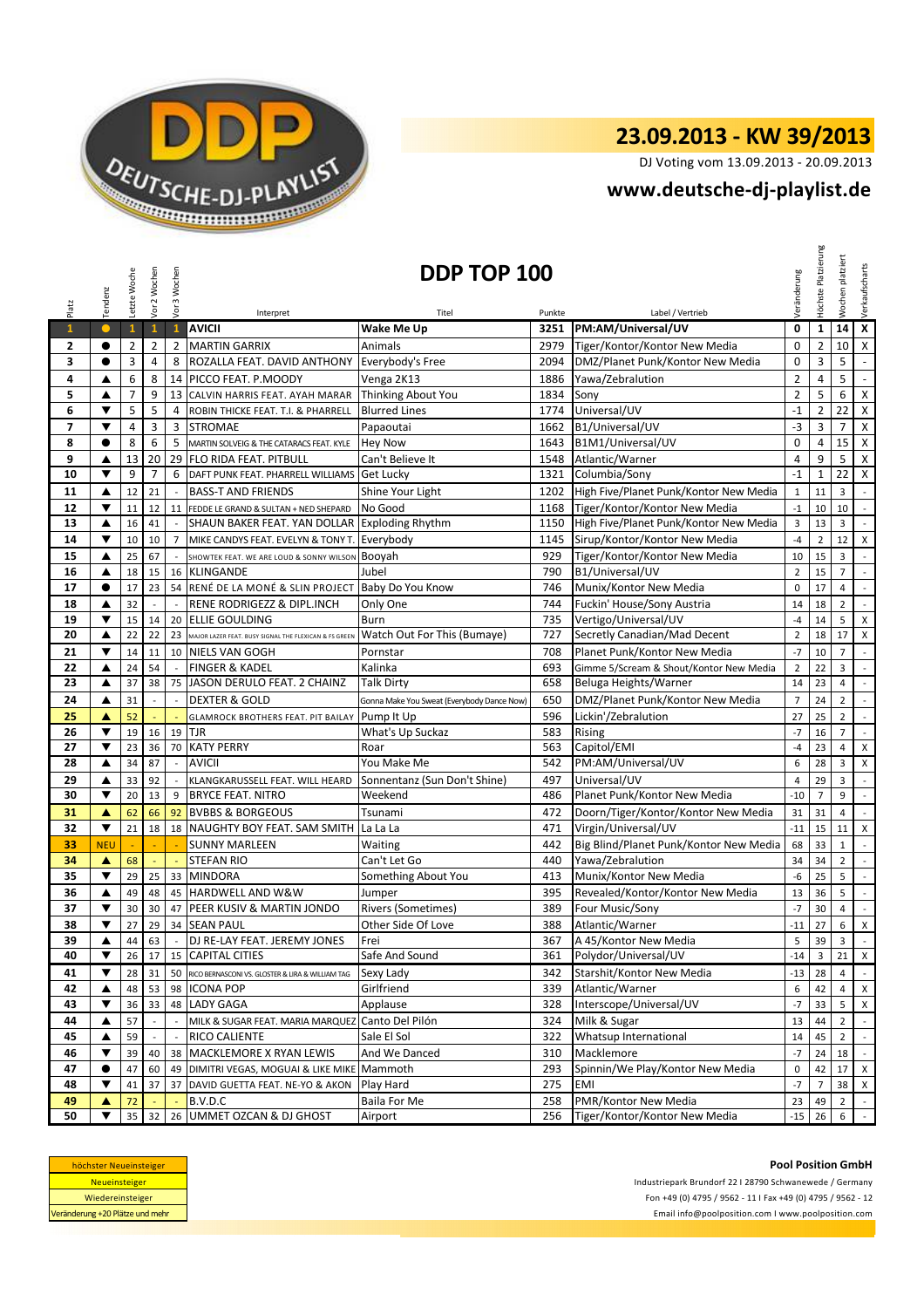

DJ Voting vom 13.09.2013 - 20.09.2013

### **<www.deutsche-dj-playlist.de>**

|          | Tendenz                  | Letzte Woche   | Vor 2 Wochen             | Vor 3 Wochen               |                                                                     | DDP TOP 100                                     |            |                                                                | Veränderung    | Platzierung<br>Höchste | Wochen platziert      | Verkaufscharts              |
|----------|--------------------------|----------------|--------------------------|----------------------------|---------------------------------------------------------------------|-------------------------------------------------|------------|----------------------------------------------------------------|----------------|------------------------|-----------------------|-----------------------------|
| Platz    |                          |                |                          |                            | Interpret                                                           | Titel                                           | Punkte     | Label / Vertrieb                                               |                |                        |                       |                             |
| 51       | $\blacktriangledown$     | 43             | 24                       |                            | 25 KYBOE!                                                           | Colour Shine                                    | 254        | Starshit/Kontor New Media                                      | -8             | 24                     | $\overline{7}$        | $\mathbb{Z}^2$              |
| 52       | ▼                        | 42             | 27                       | 21                         | CALVIN HARRIS FEAT. ELLIE GOULDING                                  | I Need Your Love                                | 253        | Columbia Dance/Sony                                            | $-10$          | 15                     | 29                    | $\pmb{\times}$              |
| 53       | ▲                        | 56             |                          |                            | SEASIDE CLUBBERS FEAT. CHRISTINA                                    | Nicht Vergessen                                 | 236        | Seaside Entertainment/Roba Digital                             | 3              | 53                     | $\overline{2}$        | $\mathbb{Z}^2$              |
| 54       | $\blacktriangledown$     | 38             | 39                       |                            | 28 ARNOLD PALMER                                                    | On My Way                                       | 235        | Groove Gold/Central Stage Of Music/Kontor New Media            | $-16$          | 28                     | $\overline{7}$        | $\sim$                      |
| 55       | ▲                        | 78             |                          |                            | SANDER VAN DOORN                                                    | Neon                                            | 230        | Tiger/Kontor/Kontor New Media                                  | 23             | 55                     | $\overline{2}$        | $\mathbb{L}$                |
| 56       | A                        | 97             |                          |                            | DJ BOBO & MIKE CANDYS                                               | Take Control                                    | 228        | Yes                                                            | 41             | 56                     | $\overline{2}$        | X                           |
| 57       | ▲                        | 84             | 75                       | 79                         | KREWELLA                                                            | Live For The Night                              | 222        | Columbia/ Sony                                                 | 27             | 57                     | $\overline{4}$        | $\mathbb{Z}^2$              |
| 58       | ▼<br>▼                   | 46             | 52                       | $\blacksquare$             | <b>MADCON</b>                                                       | The Signal                                      | 193        | Epic/Sony                                                      | $-12$          | 46                     | 3                     | $\sim$                      |
| 59<br>60 |                          | 55             | 51                       | 52                         | FERGIE FEAT. Q-TIP & GOONROCK                                       | A Little Party Never Killed Nobody (All We Got) | 192<br>184 | Interscope/Universal/UV                                        | $-4$           | 25                     | 15 <sup>1</sup>       | $\mathsf{x}$                |
|          | ▲                        | 61             | 44                       | 36                         | FOLLOW YOUR INSTINCT FEAT. ALEXANDRA STAN                           | Baby, It?s OK                                   |            | Epic/Sony                                                      | $\mathbf{1}$   | 26                     | 9                     | $\pmb{\times}$              |
| 61       | <b>RE</b>                |                |                          | 96                         | A&P FEAT. VIKTOR WEIJNER                                            | Open Up Your Eyes                               | 182        | Epic/Sony                                                      | 90             | 61                     | $\overline{2}$        | $\mathbb{Z}^2$              |
| 62       | ▲                        | 70             | 78                       |                            | J3N5ON FEAT. WALKER & DANIELS                                       | Arena                                           | 180        | Yawa/Kontor New Media                                          | 8              | 62                     | 3                     | $\mathbb{R}^{\mathbb{Z}}$   |
| 63       | <b>NEU</b>               | ÷              |                          |                            | GROMEE FEAT. ANDREAS MOE                                            | Gravity                                         | 178        | Big Blind/Planet Punk/Kontor New Media                         | 38             | 63                     | $\mathbf{1}$          | $\sim$                      |
| 64       | ▼                        | 51             | 34                       |                            | 22 MACKLEMORE FEAT. RAY DALTON                                      | Can't Hold Us                                   | 174        | Macklemore                                                     | $-13$          | 5                      | 26                    | $\pmb{\mathsf{X}}$          |
| 65       | ▼                        | 58             | 46                       |                            | 74 ROBIN THICKE FEAT. KENDRICK LAMAR                                | Give It 2 U                                     | 173        | Universal/UV                                                   | $-7$           | 46                     | $\overline{4}$        | X                           |
| 66       | ▲                        | 87             | 83                       |                            | <b>BÊ IGNACIO</b>                                                   | Sununga (Ey Ey Ou Ou)                           | 171        | DEAG/Sony                                                      | 21             | 66                     | 3                     | $\mathsf{X}$                |
| 67       | $\blacktriangledown$     | 54             | 65                       |                            | <b>LASERKRAFT 3D</b>                                                | Jumpin'                                         | 169        | We Play/Kontor New Media                                       | $-13$          | 54                     | 3                     | $\sim$                      |
| 68       | ▲                        | 73             |                          |                            | <b>HANNA HANSEN</b>                                                 | Let Me Tell You Something                       | 168        | Tiger/Kontor/Kontor New Media                                  | 5              | 68                     | $\overline{2}$        | $\mathbb{Z}^2$              |
| 69<br>70 | <b>NEU</b><br><b>NEU</b> | $\blacksquare$ | $\mathbb{Z}^2$           | $\mathcal{L}_{\mathbf{m}}$ | <b>GLOBAL DEEJAYS</b><br><b>HOLMES &amp; WATSON</b>                 | Kids<br>Duckface / Get Ya!                      | 166<br>164 | Superstar/Zebralution<br>7th Sense/Kontor New Media            | 32<br>31       | 69<br>70               | $1\,$<br>$\mathbf{1}$ | $\sim$<br>$\mathbb{R}^2$    |
|          | $\blacktriangledown$     |                |                          |                            |                                                                     |                                                 |            |                                                                |                |                        |                       |                             |
| 71       | $\blacktriangledown$     | 65             | 62                       |                            | 60 ARMIN VAN BUUREN FEAT. TREVOR GUTHRIE<br><b>NICCO &amp; DANK</b> | This Is What It Feels Like                      | 159        | Armada/Kontor/Kontor New Media<br>Planet Punk/Kontor New Media | -6             | 14                     | 23                    | $\times$<br>$\sim$          |
| 72<br>73 | ▼                        | 53<br>45       | 49<br>28                 | 51                         | 30 THE REAL BOOTY BABES                                             | Into The Light<br>Love Is Free                  | 157<br>150 | Yawa/Zebralution                                               | $-19$<br>$-28$ | 49<br>28               | $\overline{4}$<br>5   | $\mathcal{L}_{\mathcal{C}}$ |
| 74       | ▲                        | 76             | 50                       | 71                         | <b>CAPCHA ONE</b>                                                   |                                                 | 147        | Epic/Sony                                                      | $\overline{2}$ | 50                     | $\overline{4}$        | $\sim$                      |
| 75       | ▼                        | 50             | 26                       | 17                         | PICCO VS. KARAMI                                                    | Alone Again<br>Sax                              | 146        | Yawa/Zebralution                                               | $-25$          | 6                      | 12                    | $\mathbb{Z}^2$              |
| 76       | ▼                        | 69             | 55                       | 43                         | DAVID GUETTA & GLOWINTHEDARK FEAT. HARRISON                         | Ain't A Party                                   | 145        | Warner                                                         | $-7$           | 13                     | 11                    | $\mathsf{X}$                |
| 77       | ▲                        | 100            |                          |                            | <b>KAPTN</b>                                                        | <b>Ricky Ricardo</b>                            | 144        | Da Internz/Island/Universal/UV                                 | 23             | 77                     | $\overline{2}$        | $\mathcal{L}_{\mathcal{A}}$ |
| 78       | ▲                        | 85             | 68                       | 40                         | D3CAY & R3LAY                                                       | I'm Free                                        | 142        | Munix/Kontor New Media                                         | $\overline{7}$ | 17                     | 9                     | $\blacksquare$              |
| 79       | $\blacktriangledown$     | 64             | 69                       |                            | 39 AXWELL                                                           | Center Of The Universe                          | 141        | We Play/Kontor New Media                                       | $-15$          | 10                     | 15                    | $\sim$                      |
| 80       | <b>NEU</b>               |                |                          |                            | <b>OLLY MURS</b>                                                    | Dear Darlin'                                    | 140        | Epic/Sony                                                      | 21             | 80                     | $\mathbf{1}$          | $\mathsf{x}$                |
| 81       | $\overline{\mathbf{v}}$  | 77             | 71                       | 87                         | <b>MICHEL CLEIS</b>                                                 | Hey Lady Luck                                   | 138        | B1/Universal/UV                                                | $-4$           | 71                     | $\overline{4}$        | $\sim$                      |
| 82       | ▼                        | 74             | 47                       |                            | 31 BUENA VISTA DANCE CLUB FEAT. LUMIDEE                             | Su Ritmo                                        | 136        | PMR/Kontor New Media                                           | -8             | 4                      | 18                    | $\sim$                      |
| 83       | ▲                        | 89             | $\overline{\phantom{a}}$ | $\blacksquare$             | STEVE AOKI & CHRIS LAKE & TUJAMO                                    | <b>Boneless</b>                                 | 135        | Ultra                                                          | 6              | 47                     | 10                    | $\mathbb{Z}^2$              |
| 84       | <b>NEU</b>               |                | $\blacksquare$           | $\mathbb{Z}$               | <b>KLAAS</b>                                                        | Hurt Will End                                   | 134        | Scream & Shout/Kontor New Media                                | 17             | 84                     | $\mathbf{1}$          | $\sim$                      |
| 85       | <b>RE</b>                |                |                          |                            | <b>BASTILLE</b>                                                     | Pompeii                                         | 133        | Virgin/EMI                                                     | 66             | 85                     | 3                     | X                           |
| 86       | ▼                        | 40             | 19                       |                            | 12 G&G VS. DAVIS REDFIELD                                           | I Like That                                     | 131        | Planet Punk/Kontor/Kontor New Media                            | $-46$          | 9                      | 8                     | $\mathbb{Z}^2$              |
| 87       | ▼                        | 80             |                          |                            | <b>MIKE MAGO</b>                                                    | The Show                                        | 130        | Tiger/Kontor/Kontor New Media                                  | $-7$           | 80                     | $\overline{2}$        | $\mathbb{Z}^2$              |
| 88       | <b>NEU</b>               | ÷              | $\mathbb{Z}$             | $\mathbb{Z}$               | <b>BAKUN</b>                                                        | Out Of Control                                  | 128        | Miami Beatz/Kontor New Media                                   | 13             | 88                     | $\mathbf{1}$          | $\sim$                      |
| 89       | <b>NEU</b>               |                |                          |                            | STEVE ANGELLO VS. MATISSE & SADKO SLVR                              |                                                 |            | 126 Size/We Play/Kontor New Media                              |                |                        | $12 \quad 89 \quad 1$ | $\sim$                      |
| 90       | ▼                        | 63             | 64                       |                            | 42 GROOVEBIRDS                                                      | Yo Soy Indio                                    | 124        | Sounds United/Feiyr                                            | $-27$          | 33                     | $\overline{7}$        | $\mathcal{L}$               |
| 91       | <b>RE</b>                |                | 97                       | 89                         | MACKLEMORE FEAT. WANZ                                               | Thrift Shop                                     | 113        | Macklemore                                                     | 60             | 6                      |                       | $33$ $\times$               |
| 92       | <b>NEU</b>               |                |                          |                            | KEVIN LYTTLE FEAT. FLO RIDA & BENJAMIN MILLION                      | Anywhere                                        | 110        | Perpetual Motions/EMI                                          | 9              | 92                     | $\mathbf{1}$          | $\sim$                      |
| 93       | ▼                        | 75             |                          | $\overline{\phantom{a}}$   | DIMARO & LITTLE D FEAT. BOOSTEDKIDS                                 | Kokai                                           | 104        | Tiger/Kontor/Kontor New Media                                  |                | $-18$ 75               | $\overline{2}$        | $\sim$                      |
| 94       | <b>NEU</b>               |                | $\sim$                   | $\blacksquare$             | <b>RUNE RK</b>                                                      | <b>Burning Boombox</b>                          | 102        | Tiger/Kontor/Kontor New Media                                  | $\overline{7}$ | 94                     | $\mathbf{1}$          | $\mathcal{L}_{\mathcal{A}}$ |
| 95       | ▼                        | 71             | 43                       |                            | 24 WAMDUE PROJECT                                                   | King Of My Castle (Crazibiza Remix)             | 100        | <b>Strictly Rhythm/Believe</b>                                 | $-24$          | 7                      | 10                    | $\sim$                      |
| 96       | ▲                        | 99             | 79                       |                            | 59 KLAAS                                                            | Heartbeat                                       | 99         | Scream & Shout/Kontor New Media                                | 3              | 32                     | 10                    | $\sim$                      |
| 97       | <b>NEU</b>               |                |                          |                            | <b>SEAN LOWE</b>                                                    | Fire                                            | 98         | Whitelabel                                                     | $\overline{4}$ | 97                     | $\mathbf{1}$          | $\sim$                      |
| 98       | $\blacktriangledown$     | 95             | 72                       |                            | 44 CARLPRIT                                                         | Here We Go (Allez Allez)                        | 95         | Nitron/Sony                                                    | $-3$           | 22                     | 9                     | $\mathsf{X}$                |
| 99       | <b>NEU</b>               |                |                          |                            | <b>GESTÖRT ABER GEIL</b>                                            | <b>Brother</b>                                  | 94         | Toka Beatz/Zebralution                                         | $\overline{2}$ | 99                     | $\mathbf{1}$          | $\sim$                      |
| 100      | ▼                        | 79             |                          |                            | 85   57 WILL.I.AM FEAT. BRITNEY SPEARS Scream & Shout               |                                                 | 90         | Universal/UV                                                   | $-21$          | 1                      |                       | 42 X                        |

| höchster Neueinsteiger          |  |  |  |  |  |  |
|---------------------------------|--|--|--|--|--|--|
| <b>Neueinsteiger</b>            |  |  |  |  |  |  |
| Wiedereinsteiger                |  |  |  |  |  |  |
| Veränderung +20 Plätze und mehr |  |  |  |  |  |  |

**Pool Position GmbH** Industriepark Brundorf 22 I 28790 Schwanewede / Germany Fon +49 (0) 4795 / 9562 - 11 I Fax +49 (0) 4795 / 9562 - 12

<Email info@poolposition.com I www.poolposition.com>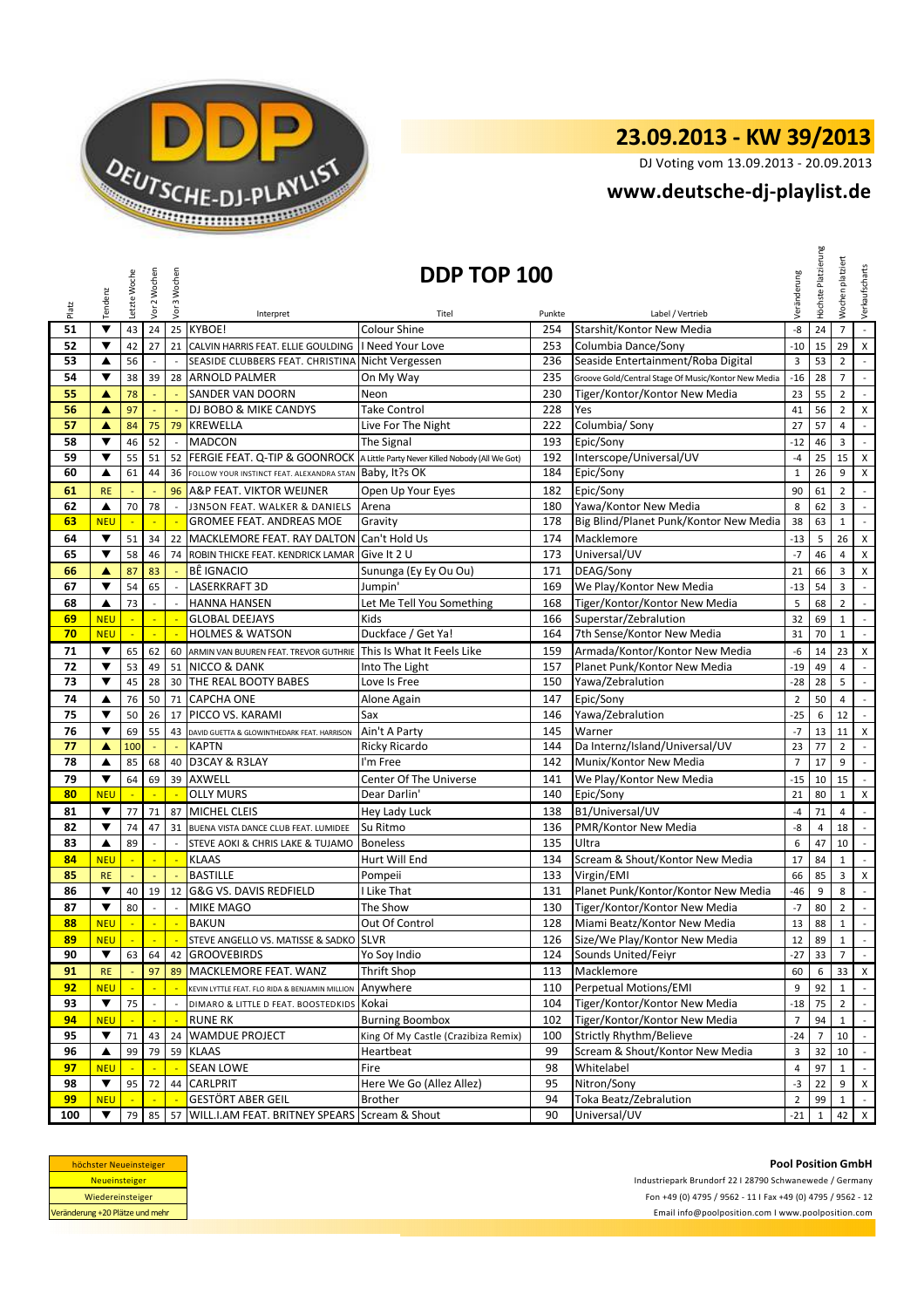

DJ Voting vom 13.09.2013 - 20.09.2013

### **<www.deutsche-dj-playlist.de>**

## **DDP HOT 50**

| Für die DDP HOT 50 werden nur Titel berücksichtigt, die sich bis zum Abschluß der Erhebung nicht in den Verkaufscharts platzieren konnten.<br>2 Wochen<br>3 Wochen<br>Letzte Woche<br>Die Reihenfolge ergibt sich aus den DDP Top 100.<br>Tendenz<br>Platz<br>Vor<br>yor<br>Interpret<br>Titel<br>Punkte<br>$\mathbf{1}$<br>ROZALLA FEAT. DAVID ANTHONY<br><b>Everybody's Free</b><br>$\mathbf{1}$<br>$\mathbf{1}$<br>$\mathbf{1}$<br>2094<br>$\mathbf{2}$<br>0<br>$\overline{2}$<br>$\overline{2}$<br>7<br>PICCO FEAT. P.MOODY<br>1886<br>Yawa/Zebralution<br>Venga 2K13<br>▲<br>10<br>3<br>4<br><b>BASS-T AND FRIENDS</b><br>Shine Your Light<br>1202<br>▼<br>3<br>5<br>4<br>4<br>No Good<br>1168<br>Tiger/Kontor/Kontor New Media<br>FEDDE LE GRAND & SULTAN + NED SHEPARD<br>▲<br>6<br>22<br>5<br>SHAUN BAKER FEAT. YAN DOLLAR<br>1150<br><b>Exploding Rhythm</b><br>6<br>12<br>40<br>929<br>Tiger/Kontor/Kontor New Media<br>▲<br>Booyah<br>SHOWTEK FEAT. WE ARE LOUD & SONNY WILSON<br>8<br>7<br>7<br>▲<br>8<br>B1/Universal/UV<br><b>KLINGANDE</b><br>Jubel<br>790<br>▼<br>$\overline{7}$<br>31 RENÉ DE LA MONÉ & SLIN PROJECT<br>8<br>11<br>Baby Do You Know<br>746<br>Munix/Kontor New Media<br>17<br>9<br>▲<br>RENE RODRIGEZZ & DIPL.INCH<br>744<br>Fuckin' House/Sony Austria<br>Only One<br>$\sim$<br>5<br>▼<br>10<br>4<br>3<br>708<br>Planet Punk/Kontor New Media<br>NIELS VAN GOGH<br>Pornstar | Label / Vertrieb<br>DMZ/Planet Punk/Kontor New Media<br>High Five/Planet Punk/Kontor New Media<br>High Five/Planet Punk/Kontor New Media | Veränderung<br>$\mathbf 0$<br>$\mathbf 0$<br>$\mathbf{1}$<br>$-1$<br>$\mathbf{1}$<br>6<br>$\mathbf 1$<br>$-1$ | Höchste Platzierung<br>$\mathbf 1$<br>$\overline{2}$<br>3<br>3<br>5<br>6<br>$\overline{7}$ | Wochen platziert<br>$\overline{\mathbf{5}}$<br>$\overline{5}$<br>$\overline{3}$<br>10<br>$\mathbf{3}$<br>$\mathsf 3$ |
|---------------------------------------------------------------------------------------------------------------------------------------------------------------------------------------------------------------------------------------------------------------------------------------------------------------------------------------------------------------------------------------------------------------------------------------------------------------------------------------------------------------------------------------------------------------------------------------------------------------------------------------------------------------------------------------------------------------------------------------------------------------------------------------------------------------------------------------------------------------------------------------------------------------------------------------------------------------------------------------------------------------------------------------------------------------------------------------------------------------------------------------------------------------------------------------------------------------------------------------------------------------------------------------------------------------------------------------------------------------------------------------------------------------|------------------------------------------------------------------------------------------------------------------------------------------|---------------------------------------------------------------------------------------------------------------|--------------------------------------------------------------------------------------------|----------------------------------------------------------------------------------------------------------------------|
|                                                                                                                                                                                                                                                                                                                                                                                                                                                                                                                                                                                                                                                                                                                                                                                                                                                                                                                                                                                                                                                                                                                                                                                                                                                                                                                                                                                                               |                                                                                                                                          |                                                                                                               |                                                                                            |                                                                                                                      |
|                                                                                                                                                                                                                                                                                                                                                                                                                                                                                                                                                                                                                                                                                                                                                                                                                                                                                                                                                                                                                                                                                                                                                                                                                                                                                                                                                                                                               |                                                                                                                                          |                                                                                                               |                                                                                            |                                                                                                                      |
|                                                                                                                                                                                                                                                                                                                                                                                                                                                                                                                                                                                                                                                                                                                                                                                                                                                                                                                                                                                                                                                                                                                                                                                                                                                                                                                                                                                                               |                                                                                                                                          |                                                                                                               |                                                                                            |                                                                                                                      |
|                                                                                                                                                                                                                                                                                                                                                                                                                                                                                                                                                                                                                                                                                                                                                                                                                                                                                                                                                                                                                                                                                                                                                                                                                                                                                                                                                                                                               |                                                                                                                                          |                                                                                                               |                                                                                            |                                                                                                                      |
|                                                                                                                                                                                                                                                                                                                                                                                                                                                                                                                                                                                                                                                                                                                                                                                                                                                                                                                                                                                                                                                                                                                                                                                                                                                                                                                                                                                                               |                                                                                                                                          |                                                                                                               |                                                                                            |                                                                                                                      |
|                                                                                                                                                                                                                                                                                                                                                                                                                                                                                                                                                                                                                                                                                                                                                                                                                                                                                                                                                                                                                                                                                                                                                                                                                                                                                                                                                                                                               |                                                                                                                                          |                                                                                                               |                                                                                            |                                                                                                                      |
|                                                                                                                                                                                                                                                                                                                                                                                                                                                                                                                                                                                                                                                                                                                                                                                                                                                                                                                                                                                                                                                                                                                                                                                                                                                                                                                                                                                                               |                                                                                                                                          |                                                                                                               |                                                                                            |                                                                                                                      |
|                                                                                                                                                                                                                                                                                                                                                                                                                                                                                                                                                                                                                                                                                                                                                                                                                                                                                                                                                                                                                                                                                                                                                                                                                                                                                                                                                                                                               |                                                                                                                                          |                                                                                                               |                                                                                            |                                                                                                                      |
|                                                                                                                                                                                                                                                                                                                                                                                                                                                                                                                                                                                                                                                                                                                                                                                                                                                                                                                                                                                                                                                                                                                                                                                                                                                                                                                                                                                                               |                                                                                                                                          |                                                                                                               |                                                                                            |                                                                                                                      |
|                                                                                                                                                                                                                                                                                                                                                                                                                                                                                                                                                                                                                                                                                                                                                                                                                                                                                                                                                                                                                                                                                                                                                                                                                                                                                                                                                                                                               |                                                                                                                                          |                                                                                                               |                                                                                            |                                                                                                                      |
|                                                                                                                                                                                                                                                                                                                                                                                                                                                                                                                                                                                                                                                                                                                                                                                                                                                                                                                                                                                                                                                                                                                                                                                                                                                                                                                                                                                                               |                                                                                                                                          |                                                                                                               |                                                                                            | $\overline{7}$                                                                                                       |
|                                                                                                                                                                                                                                                                                                                                                                                                                                                                                                                                                                                                                                                                                                                                                                                                                                                                                                                                                                                                                                                                                                                                                                                                                                                                                                                                                                                                               |                                                                                                                                          |                                                                                                               | $\overline{7}$                                                                             | $\overline{4}$                                                                                                       |
|                                                                                                                                                                                                                                                                                                                                                                                                                                                                                                                                                                                                                                                                                                                                                                                                                                                                                                                                                                                                                                                                                                                                                                                                                                                                                                                                                                                                               |                                                                                                                                          | 8                                                                                                             | 9                                                                                          | $\mathbf 2$                                                                                                          |
|                                                                                                                                                                                                                                                                                                                                                                                                                                                                                                                                                                                                                                                                                                                                                                                                                                                                                                                                                                                                                                                                                                                                                                                                                                                                                                                                                                                                               |                                                                                                                                          | $-5$                                                                                                          | 3                                                                                          | $\overline{7}$                                                                                                       |
| <b>FINGER &amp; KADEL</b><br>$\bullet$<br>30<br>Kalinka<br>693<br>11<br>11                                                                                                                                                                                                                                                                                                                                                                                                                                                                                                                                                                                                                                                                                                                                                                                                                                                                                                                                                                                                                                                                                                                                                                                                                                                                                                                                    | Gimme 5/Scream & Shout/Kontor New Media                                                                                                  | 0                                                                                                             | 11                                                                                         | $\overline{3}$                                                                                                       |
| 12<br>20<br>19<br>JASON DERULO FEAT. 2 CHAINZ<br>658<br>Beluga Heights/Warner<br>▲<br>47<br><b>Talk Dirty</b>                                                                                                                                                                                                                                                                                                                                                                                                                                                                                                                                                                                                                                                                                                                                                                                                                                                                                                                                                                                                                                                                                                                                                                                                                                                                                                 |                                                                                                                                          | 8                                                                                                             | 12                                                                                         | $\overline{4}$                                                                                                       |
| 13<br>16<br><b>DEXTER &amp; GOLD</b><br>650<br>DMZ/Planet Punk/Kontor New Media<br>▲<br>$\overline{\phantom{a}}$<br>$\overline{a}$<br>Gonna Make You Sweat (Everybody Dance Now)                                                                                                                                                                                                                                                                                                                                                                                                                                                                                                                                                                                                                                                                                                                                                                                                                                                                                                                                                                                                                                                                                                                                                                                                                              |                                                                                                                                          | 3                                                                                                             | 13                                                                                         | $\overline{2}$                                                                                                       |
| 14<br>596<br>Lickin'/Zebralution<br>30<br>▲<br>Pump It Up<br><b>GLAMROCK BROTHERS FEAT. PIT BAILAY</b>                                                                                                                                                                                                                                                                                                                                                                                                                                                                                                                                                                                                                                                                                                                                                                                                                                                                                                                                                                                                                                                                                                                                                                                                                                                                                                        |                                                                                                                                          | 16                                                                                                            | 14                                                                                         | $\overline{2}$                                                                                                       |
| ▼<br>9<br>8<br>583<br>15<br>$10$ TJR<br>What's Up Suckaz<br><b>Rising</b>                                                                                                                                                                                                                                                                                                                                                                                                                                                                                                                                                                                                                                                                                                                                                                                                                                                                                                                                                                                                                                                                                                                                                                                                                                                                                                                                     |                                                                                                                                          | -6                                                                                                            | 8                                                                                          | 6                                                                                                                    |
| Universal/UV<br>16<br>Sonnentanz (Sun Don't Shine)<br>497<br>▲<br>18<br>KLANGKARUSSELL FEAT. WILL HEARD<br>$\overline{a}$<br>$\overline{a}$<br>17<br>▼<br>10<br>486<br><b>BRYCE FEAT. NITRO</b>                                                                                                                                                                                                                                                                                                                                                                                                                                                                                                                                                                                                                                                                                                                                                                                                                                                                                                                                                                                                                                                                                                                                                                                                               |                                                                                                                                          | $\overline{2}$<br>$-7$                                                                                        | 16                                                                                         | $\overline{2}$                                                                                                       |
| Planet Punk/Kontor New Media<br>6<br>$\overline{2}$<br>Weekend<br>472<br>18<br>▲<br>36<br>39<br><b>BVBBS &amp; BORGEOUS</b><br>Tsunami                                                                                                                                                                                                                                                                                                                                                                                                                                                                                                                                                                                                                                                                                                                                                                                                                                                                                                                                                                                                                                                                                                                                                                                                                                                                        | Doorn/Tiger/Kontor/Kontor New Media                                                                                                      | 18                                                                                                            | $\mathbf{1}$<br>18                                                                         | 9<br>$\overline{3}$                                                                                                  |
| <b>SUNNY MARLEEN</b><br>442<br>19<br><b>NEU</b><br>Waiting                                                                                                                                                                                                                                                                                                                                                                                                                                                                                                                                                                                                                                                                                                                                                                                                                                                                                                                                                                                                                                                                                                                                                                                                                                                                                                                                                    | Big Blind/Planet Punk/Kontor New Media                                                                                                   | 32                                                                                                            | 19                                                                                         | $\mathbf{1}$                                                                                                         |
| 20<br>40<br>Can't Let Go<br>440<br>Yawa/Zebralution<br>A<br>STEFAN RIO<br>÷,                                                                                                                                                                                                                                                                                                                                                                                                                                                                                                                                                                                                                                                                                                                                                                                                                                                                                                                                                                                                                                                                                                                                                                                                                                                                                                                                  |                                                                                                                                          | 20                                                                                                            | 20                                                                                         | $\overline{2}$                                                                                                       |
| 21<br>▼<br>413<br>Munix/Kontor New Media<br>14<br>13<br>19<br><b>MINDORA</b><br>Something About You                                                                                                                                                                                                                                                                                                                                                                                                                                                                                                                                                                                                                                                                                                                                                                                                                                                                                                                                                                                                                                                                                                                                                                                                                                                                                                           |                                                                                                                                          | $-7$                                                                                                          | 13                                                                                         | 5                                                                                                                    |
| 22<br>26<br>25 HARDWELL AND W&W<br>395<br>Revealed/Kontor/Kontor New Media<br>28<br>▲<br>Jumper                                                                                                                                                                                                                                                                                                                                                                                                                                                                                                                                                                                                                                                                                                                                                                                                                                                                                                                                                                                                                                                                                                                                                                                                                                                                                                               |                                                                                                                                          | 6                                                                                                             | 22                                                                                         | $\overline{4}$                                                                                                       |
| 23<br>▼<br>PEER KUSIV & MARTIN JONDO<br>Rivers (Sometimes)<br>389<br>Four Music/Sony<br>15<br>16<br>27                                                                                                                                                                                                                                                                                                                                                                                                                                                                                                                                                                                                                                                                                                                                                                                                                                                                                                                                                                                                                                                                                                                                                                                                                                                                                                        |                                                                                                                                          | -8                                                                                                            | 15                                                                                         | $\overline{4}$                                                                                                       |
| 24<br>25<br>36<br>367<br>A 45/Kontor New Media<br>▲<br>DJ RE-LAY FEAT. JEREMY JONES<br>Frei                                                                                                                                                                                                                                                                                                                                                                                                                                                                                                                                                                                                                                                                                                                                                                                                                                                                                                                                                                                                                                                                                                                                                                                                                                                                                                                   |                                                                                                                                          | $\mathbf{1}$                                                                                                  | 24                                                                                         | $\overline{3}$                                                                                                       |
| ▼<br>25<br>13<br>342<br>Starshit/Kontor New Media<br>17<br>28<br>Sexy Lady<br>RICO BERNASCONI VS. GLOSTER & LIRA & WILLIAM TAG                                                                                                                                                                                                                                                                                                                                                                                                                                                                                                                                                                                                                                                                                                                                                                                                                                                                                                                                                                                                                                                                                                                                                                                                                                                                                |                                                                                                                                          | $-12$                                                                                                         | 13                                                                                         | $\overline{4}$                                                                                                       |
| 324<br>26<br>▲<br>34<br>Canto Del Pilón<br>Milk & Sugar<br>MILK & SUGAR FEAT. MARIA MARQUEZ                                                                                                                                                                                                                                                                                                                                                                                                                                                                                                                                                                                                                                                                                                                                                                                                                                                                                                                                                                                                                                                                                                                                                                                                                                                                                                                   |                                                                                                                                          | 8                                                                                                             | 26                                                                                         | $\overline{2}$                                                                                                       |
| 35<br>RICO CALIENTE<br>Sale El Sol<br>322<br>Whatsup International<br>27<br>▲<br>$\overline{a}$<br>$\overline{a}$                                                                                                                                                                                                                                                                                                                                                                                                                                                                                                                                                                                                                                                                                                                                                                                                                                                                                                                                                                                                                                                                                                                                                                                                                                                                                             |                                                                                                                                          | 8                                                                                                             | 27                                                                                         | $\overline{2}$                                                                                                       |
| 22<br>MACKLEMORE X RYAN LEWIS<br>310<br>Macklemore<br>28<br>▼<br>21<br>20<br>And We Danced                                                                                                                                                                                                                                                                                                                                                                                                                                                                                                                                                                                                                                                                                                                                                                                                                                                                                                                                                                                                                                                                                                                                                                                                                                                                                                                    |                                                                                                                                          | $-6$                                                                                                          | 9                                                                                          | 17                                                                                                                   |
| 43<br>29<br>B.V.D.C<br>Baila For Me<br>258<br>PMR/Kontor New Media<br>▲                                                                                                                                                                                                                                                                                                                                                                                                                                                                                                                                                                                                                                                                                                                                                                                                                                                                                                                                                                                                                                                                                                                                                                                                                                                                                                                                       |                                                                                                                                          | 14                                                                                                            | 29                                                                                         | $\overline{2}$                                                                                                       |
| <b>UMMET OZCAN &amp; DJ GHOST</b><br>256<br>30<br>▼<br>Tiger/Kontor/Kontor New Media<br>19<br>18<br>13<br>Airport                                                                                                                                                                                                                                                                                                                                                                                                                                                                                                                                                                                                                                                                                                                                                                                                                                                                                                                                                                                                                                                                                                                                                                                                                                                                                             |                                                                                                                                          | $-11$                                                                                                         | 13                                                                                         | 6                                                                                                                    |
| 31<br>▼<br><b>KYBOE!</b><br>Colour Shine<br>254<br>Starshit/Kontor New Media<br>12<br>12<br>24                                                                                                                                                                                                                                                                                                                                                                                                                                                                                                                                                                                                                                                                                                                                                                                                                                                                                                                                                                                                                                                                                                                                                                                                                                                                                                                |                                                                                                                                          | $-7$                                                                                                          | 12                                                                                         | $7\overline{ }$                                                                                                      |
| 32<br>$\overline{\phantom{a}}$<br>236<br>Seaside Entertainment/Roba Digital<br>33<br>SEASIDE CLUBBERS FEAT. CHRISTINA<br>Nicht Vergessen<br>▲<br>$\overline{a}$                                                                                                                                                                                                                                                                                                                                                                                                                                                                                                                                                                                                                                                                                                                                                                                                                                                                                                                                                                                                                                                                                                                                                                                                                                               |                                                                                                                                          | $\mathbf{1}$                                                                                                  | 32                                                                                         | $\overline{2}$                                                                                                       |
| 235<br>33<br>▼<br>21<br>20 <sub>1</sub><br>14 ARNOLD PALMER<br>On My Way                                                                                                                                                                                                                                                                                                                                                                                                                                                                                                                                                                                                                                                                                                                                                                                                                                                                                                                                                                                                                                                                                                                                                                                                                                                                                                                                      | Groove Gold/Central Stage Of Music/Kontor New Media                                                                                      | $-12$                                                                                                         | 14                                                                                         | 6                                                                                                                    |
| 34<br>▲<br>49<br>230<br>Tiger/Kontor/Kontor New Media<br>SANDER VAN DOORN<br>Neon<br>$\overline{\phantom{a}}$                                                                                                                                                                                                                                                                                                                                                                                                                                                                                                                                                                                                                                                                                                                                                                                                                                                                                                                                                                                                                                                                                                                                                                                                                                                                                                 |                                                                                                                                          | 15                                                                                                            | 34                                                                                         | $\overline{2}$                                                                                                       |
| 222<br>Columbia/ Sony<br>35<br><b>RE</b><br>47<br>KREWELLA<br>Live For The Night                                                                                                                                                                                                                                                                                                                                                                                                                                                                                                                                                                                                                                                                                                                                                                                                                                                                                                                                                                                                                                                                                                                                                                                                                                                                                                                              |                                                                                                                                          | 16                                                                                                            | 35                                                                                         | $\overline{2}$                                                                                                       |
| ▼<br>193<br>Epic/Sony<br>36<br>27<br>29<br><b>MADCON</b><br>The Signal                                                                                                                                                                                                                                                                                                                                                                                                                                                                                                                                                                                                                                                                                                                                                                                                                                                                                                                                                                                                                                                                                                                                                                                                                                                                                                                                        |                                                                                                                                          | -9                                                                                                            | 27                                                                                         | $\overline{3}$                                                                                                       |
| 37<br><b>NEU</b><br>A&P FEAT. VIKTOR WEIJNER<br>182<br>Epic/Sony<br>÷<br>Open Up Your Eyes                                                                                                                                                                                                                                                                                                                                                                                                                                                                                                                                                                                                                                                                                                                                                                                                                                                                                                                                                                                                                                                                                                                                                                                                                                                                                                                    |                                                                                                                                          | 14                                                                                                            | 37                                                                                         | $\mathbf{1}$                                                                                                         |
| 38<br>180<br>▲<br>Yawa/Kontor New Media<br>41<br>50<br>J3N5ON FEAT. WALKER & DANIELS<br>$\overline{a}$<br>Arena<br>178                                                                                                                                                                                                                                                                                                                                                                                                                                                                                                                                                                                                                                                                                                                                                                                                                                                                                                                                                                                                                                                                                                                                                                                                                                                                                        | Big Blind/Planet Punk/Kontor New Media                                                                                                   | $\overline{3}$                                                                                                | 38                                                                                         | $\overline{\mathbf{3}}$                                                                                              |
| <b>GROMEE FEAT. ANDREAS MOE</b><br>39<br><b>NEU</b><br>$\sim$<br>$\sim$<br>$\sim$<br>Gravity<br>We Play/Kontor New Media<br>40<br>▼<br>32 <sub>1</sub><br>38<br>LASERKRAFT 3D<br>169<br>Jumpin'                                                                                                                                                                                                                                                                                                                                                                                                                                                                                                                                                                                                                                                                                                                                                                                                                                                                                                                                                                                                                                                                                                                                                                                                               |                                                                                                                                          | $12 \mid 39 \mid 1$<br>-8                                                                                     | 32                                                                                         | $\overline{\mathbf{3}}$                                                                                              |
| Tiger/Kontor/Kontor New Media<br>44<br><b>HANNA HANSEN</b><br>Let Me Tell You Something<br>41<br>▲<br>168                                                                                                                                                                                                                                                                                                                                                                                                                                                                                                                                                                                                                                                                                                                                                                                                                                                                                                                                                                                                                                                                                                                                                                                                                                                                                                     |                                                                                                                                          | 3                                                                                                             | 41                                                                                         | $\overline{2}$                                                                                                       |
| Kids<br>166<br>Superstar/Zebralution<br>42<br><b>NEU</b><br><b>GLOBAL DEEJAYS</b>                                                                                                                                                                                                                                                                                                                                                                                                                                                                                                                                                                                                                                                                                                                                                                                                                                                                                                                                                                                                                                                                                                                                                                                                                                                                                                                             |                                                                                                                                          | 9                                                                                                             | 42                                                                                         | 1                                                                                                                    |
| Duckface / Get Ya!<br>7th Sense/Kontor New Media<br><b>NEU</b><br><b>HOLMES &amp; WATSON</b><br>164<br>43                                                                                                                                                                                                                                                                                                                                                                                                                                                                                                                                                                                                                                                                                                                                                                                                                                                                                                                                                                                                                                                                                                                                                                                                                                                                                                     |                                                                                                                                          | 8                                                                                                             | 43                                                                                         | $\mathbf{1}$                                                                                                         |
| Planet Punk/Kontor New Media<br>44<br>$\blacktriangledown$<br>29 NICCO & DANK<br>Into The Light<br>157<br>31<br>27 <sup>1</sup>                                                                                                                                                                                                                                                                                                                                                                                                                                                                                                                                                                                                                                                                                                                                                                                                                                                                                                                                                                                                                                                                                                                                                                                                                                                                               |                                                                                                                                          | $-13$                                                                                                         | 27                                                                                         | $\overline{4}$                                                                                                       |
| 45<br>▼<br>26<br>15<br>16 THE REAL BOOTY BABES<br>150<br>Yawa/Zebralution<br>Love Is Free                                                                                                                                                                                                                                                                                                                                                                                                                                                                                                                                                                                                                                                                                                                                                                                                                                                                                                                                                                                                                                                                                                                                                                                                                                                                                                                     |                                                                                                                                          | $-19$                                                                                                         | 15                                                                                         | 5                                                                                                                    |
| 46<br>44 CAPCHA ONE<br>147<br>Epic/Sony<br>Alone Again<br>47<br>28<br>▲                                                                                                                                                                                                                                                                                                                                                                                                                                                                                                                                                                                                                                                                                                                                                                                                                                                                                                                                                                                                                                                                                                                                                                                                                                                                                                                                       |                                                                                                                                          | $\mathbf{1}$                                                                                                  | 28                                                                                         |                                                                                                                      |
| 29<br>Yawa/Zebralution<br>47<br>▼<br>14<br>PICCO VS. KARAMI<br>Sax<br>146<br>9                                                                                                                                                                                                                                                                                                                                                                                                                                                                                                                                                                                                                                                                                                                                                                                                                                                                                                                                                                                                                                                                                                                                                                                                                                                                                                                                |                                                                                                                                          | $-18$                                                                                                         |                                                                                            | 12                                                                                                                   |
| Da Internz/Island/Universal/UV<br>KAPTN<br>Ricky Ricardo<br>144<br>48<br><b>NEU</b>                                                                                                                                                                                                                                                                                                                                                                                                                                                                                                                                                                                                                                                                                                                                                                                                                                                                                                                                                                                                                                                                                                                                                                                                                                                                                                                           |                                                                                                                                          | 3                                                                                                             | 48                                                                                         | $\mathbf{1}$                                                                                                         |
| D3CAY & R3LAY<br>Munix/Kontor New Media<br>49<br>142<br><b>RE</b><br>I'm Free<br>41<br>22                                                                                                                                                                                                                                                                                                                                                                                                                                                                                                                                                                                                                                                                                                                                                                                                                                                                                                                                                                                                                                                                                                                                                                                                                                                                                                                     |                                                                                                                                          | $\overline{2}$                                                                                                | $\overline{7}$                                                                             | 8                                                                                                                    |
| 50<br>38<br>42 21 AXWELL<br>Center Of The Universe<br>We Play/Kontor New Media<br>▼<br>141                                                                                                                                                                                                                                                                                                                                                                                                                                                                                                                                                                                                                                                                                                                                                                                                                                                                                                                                                                                                                                                                                                                                                                                                                                                                                                                    |                                                                                                                                          | $-12$                                                                                                         | $\overline{\mathbf{3}}$                                                                    | 15                                                                                                                   |

| höchster Neueinsteiger          |  |  |  |  |  |
|---------------------------------|--|--|--|--|--|
| <b>Neueinsteiger</b>            |  |  |  |  |  |
| Wiedereinsteiger                |  |  |  |  |  |
| Veränderung +20 Plätze und mehr |  |  |  |  |  |

**Pool Position GmbH** <Email info@poolposition.com I www.poolposition.com> Industriepark Brundorf 22 I 28790 Schwanewede / Germany Fon +49 (0) 4795 / 9562 - 11 I Fax +49 (0) 4795 / 9562 - 12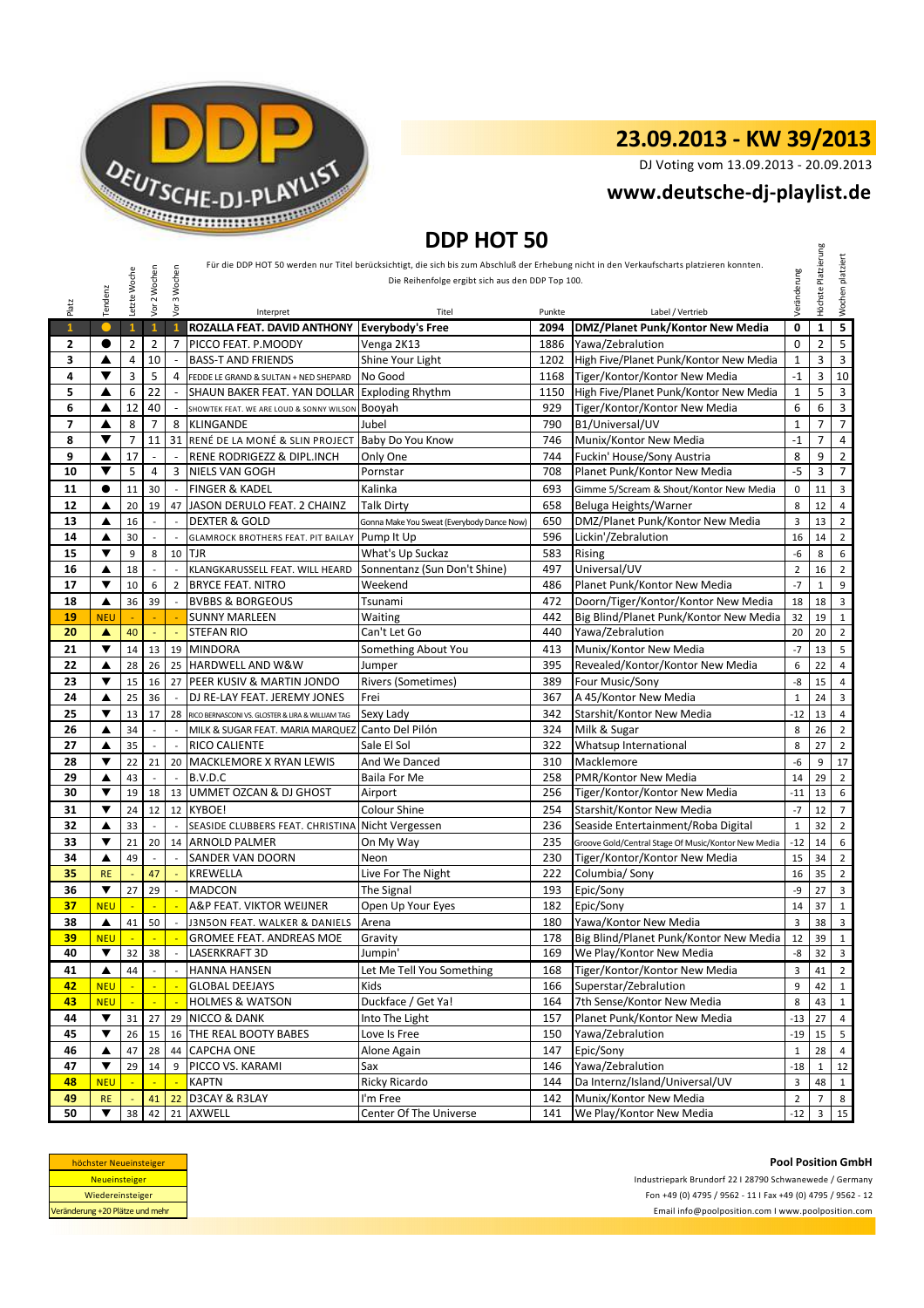

DJ Voting vom 13.09.2013 - 20.09.2013

### **<www.deutsche-dj-playlist.de>**

### **DDP REGIONAL CHARTS**

| Hamburg, Bremen, Schleswig-Holstein, Niedersachsen |                |                                                       |                                            |  | Nordrhein-Westfalen |                |                                                       |                             |  |
|----------------------------------------------------|----------------|-------------------------------------------------------|--------------------------------------------|--|---------------------|----------------|-------------------------------------------------------|-----------------------------|--|
| Platz                                              | Platz          | Interpret                                             | <b>Titel</b>                               |  | <b>Platz</b>        | Platz          | Interpret                                             | <b>Titel</b>                |  |
|                                                    | <b>Top 100</b> |                                                       |                                            |  |                     | <b>Top 100</b> |                                                       |                             |  |
| 1                                                  |                | <b>AVICII</b>                                         | Wake Me Up                                 |  |                     | 1              | <b>AVICII</b>                                         | Wake Me Up                  |  |
| 2                                                  | 2              | <b>MARTIN GARRIX</b>                                  | Animals                                    |  | 2                   | $\overline{2}$ | <b>MARTIN GARRIX</b>                                  | Animals                     |  |
| 3                                                  | 3              | ROZALLA FEAT. DAVID ANTHONY Everybody's Free          |                                            |  | 3                   | 5              | CALVIN HARRIS FEAT. AYAH MARAR                        | Thinking About You          |  |
| 4                                                  | 6              | ROBIN THICKE FEAT. T.I. & PHARRELL                    | <b>Blurred Lines</b>                       |  | 4                   | $\overline{3}$ | ROZALLA FEAT. DAVID ANTHONY Everybody's Free          |                             |  |
| 5                                                  |                | <b>STROMAE</b>                                        | Papaoutai                                  |  | 5                   | 4              | PICCO FEAT. P.MOODY                                   | Venga 2K13                  |  |
| 6                                                  | 4              | PICCO FEAT. P.MOODY                                   | Venga 2K13                                 |  | 6                   | 9              | <b>FLO RIDA FEAT. PITBULL</b>                         | Can't Believe It            |  |
| 7                                                  | 5              | CALVIN HARRIS FEAT. AYAH MARAR                        | Thinking About You                         |  | 7                   | 8              | MARTIN SOLVEIG & THE CATARACS FEAT. KYLE              | Hey Now                     |  |
| 8                                                  | 8              | MARTIN SOLVEIG & THE CATARACS FEAT. KYLE              | <b>Hey Now</b>                             |  | 8                   | 6              | ROBIN THICKE FEAT. T.I. & PHARRELL                    | <b>Blurred Lines</b>        |  |
| 9                                                  | 9              | FLO RIDA FEAT, PITBULL                                | Can't Believe It                           |  | 9                   | $\overline{7}$ | <b>STROMAE</b>                                        | Papaoutai                   |  |
| 10                                                 | 13             | SHAUN BAKER FEAT. YAN DOLLAR Exploding Rhythm         |                                            |  | 10                  | 14             | MIKE CANDYS FEAT. EVELYN & TONY T.                    | Everybody                   |  |
| 11                                                 | 14             | MIKE CANDYS FEAT. EVELYN & TONY T.                    | Everybody                                  |  | 11                  | 10             | DAFT PUNK FEAT. PHARRELL WILLIAMS Get Lucky           |                             |  |
| 12                                                 | 10             | DAFT PUNK FEAT. PHARRELL WILLIAMS                     | <b>Get Lucky</b>                           |  | 12                  | 12             | FEDDE LE GRAND & SULTAN + NED SHEPARD                 | No Good                     |  |
| 13                                                 | 24             | <b>DEXTER &amp; GOLD</b>                              | Gonna Make You Sweat (Everybody Dance Now) |  | 13                  | 19             | <b>ELLIE GOULDING</b>                                 | <b>Burn</b>                 |  |
| 14                                                 | 11             | <b>BASS-T AND FRIENDS</b>                             | Shine Your Light                           |  | 14                  | 15             | SHOWTEK FEAT. WE ARE LOUD & SONNY WILSON              | Booyah                      |  |
| 15                                                 | 12             | FEDDE LE GRAND & SULTAN + NED SHEPARD                 | No Good                                    |  | 15                  | 20             | MAJOR LAZER FEAT. BUSY SIGNAL THE FLEXICAN & FS GREEN | Watch Out For This (Bumaye) |  |
| 16                                                 | 20             | MAJOR LAZER FEAT. BUSY SIGNAL THE FLEXICAN & FS GREEN | Watch Out For This (Bumaye)                |  | 16                  | 17             | RENÉ DE LA MONÉ & SLIN PROJECT                        | Baby Do You Know            |  |
| 17                                                 | 15             | SHOWTEK FEAT. WE ARE LOUD & SONNY WILSON              | Booyah                                     |  | 17                  | 26             | <b>TJR</b>                                            | What's Up Suckaz            |  |
| 18                                                 | 16             | <b>KLINGANDE</b>                                      | Jubel                                      |  | 18                  | 25             | <b>GLAMROCK BROTHERS FEAT. PIT BAILAY Pump It Up</b>  |                             |  |
| 19                                                 | 27             | <b>KATY PERRY</b>                                     | Roar                                       |  | 19                  | 13             | SHAUN BAKER FEAT. YAN DOLLAR Exploding Rhythm         |                             |  |
| 20                                                 | 19             | <b>ELLIE GOULDING</b>                                 | Burn                                       |  | 20                  | 16             | <b>KLINGANDE</b>                                      | Jubel                       |  |

|                | Nordrhein-Westfalen |                                                       |                             |  |  |  |  |  |
|----------------|---------------------|-------------------------------------------------------|-----------------------------|--|--|--|--|--|
| Platz          | Platz               | Interpret                                             | <b>Titel</b>                |  |  |  |  |  |
|                | <b>Top 100</b>      |                                                       |                             |  |  |  |  |  |
| 1              | 1                   | <b>AVICII</b>                                         | Wake Me Up                  |  |  |  |  |  |
| $\overline{2}$ | $\mathfrak{p}$      | <b>MARTIN GARRIX</b>                                  | Animals                     |  |  |  |  |  |
| 3              | 5                   | CALVIN HARRIS FEAT, AYAH MARAR                        | Thinking About You          |  |  |  |  |  |
| 4              | 3                   | ROZALLA FEAT. DAVID ANTHONY                           | Everybody's Free            |  |  |  |  |  |
| 5              | 4                   | PICCO FEAT. P.MOODY                                   | Venga 2K13                  |  |  |  |  |  |
| 6              | 9                   | FLO RIDA FEAT. PITBULL                                | Can't Believe It            |  |  |  |  |  |
| 7              | 8                   | MARTIN SOLVEIG & THE CATARACS FEAT. KYLE              | <b>Hey Now</b>              |  |  |  |  |  |
| 8              | 6                   | ROBIN THICKE FEAT. T.I. & PHARRELL                    | <b>Blurred Lines</b>        |  |  |  |  |  |
| 9              | 7                   | <b>STROMAE</b>                                        | Papaoutai                   |  |  |  |  |  |
| 10             | 14                  | MIKE CANDYS FEAT. EVELYN & TONY T.                    | Everybody                   |  |  |  |  |  |
| 11             | 10                  | DAFT PUNK FFAT. PHARRFLL WILLIAMS                     | Get Lucky                   |  |  |  |  |  |
| 12             | 12                  | FEDDE LE GRAND & SULTAN + NED SHEPARD                 | No Good                     |  |  |  |  |  |
| 13             | 19                  | ELLIE GOULDING                                        | Burn                        |  |  |  |  |  |
| 14             | 15                  | SHOWTEK FEAT. WE ARE LOUD & SONNY WILSON              | Booyah                      |  |  |  |  |  |
| 15             | 20                  | MAJOR LAZER FEAT, BUSY SIGNAL THE FLEXICAN & FS GREEN | Watch Out For This (Bumaye) |  |  |  |  |  |
| 16             | 17                  | RENÉ DE LA MONÉ & SLIN PROJECT                        | Baby Do You Know            |  |  |  |  |  |
| 17             | 26                  | TJR                                                   | What's Up Suckaz            |  |  |  |  |  |
| 18             | 25                  | <b>GLAMROCK BROTHERS FEAT. PIT BAILAY</b>             | Pump It Up                  |  |  |  |  |  |
| 19             | 13                  | SHAUN BAKER FEAT. YAN DOLLAR                          | <b>Exploding Rhythm</b>     |  |  |  |  |  |
| 20             | 16                  | <b>KLINGANDE</b>                                      | Jubel                       |  |  |  |  |  |

| Hessen, Rheinland-Pfalz, Saarland, Baden-Württemberg |                |                                                       |                                            |  |  |  |
|------------------------------------------------------|----------------|-------------------------------------------------------|--------------------------------------------|--|--|--|
| Platz                                                | Platz          | Interpret                                             | Titel                                      |  |  |  |
|                                                      | <b>Top 100</b> |                                                       |                                            |  |  |  |
| 1                                                    | $\mathbf{1}$   | AVICII                                                | Wake Me Up                                 |  |  |  |
| $\overline{2}$                                       | $\mathfrak{p}$ | <b>MARTIN GARRIX</b>                                  | Animals                                    |  |  |  |
| 3                                                    | 3              | ROZALLA FEAT. DAVID ANTHONY Everybody's Free          |                                            |  |  |  |
| 4                                                    | 4              | PICCO FEAT, P.MOODY                                   | Venga 2K13                                 |  |  |  |
| 5                                                    | 5              | CALVIN HARRIS FEAT. AYAH MARAR                        | Thinking About You                         |  |  |  |
| 6                                                    | 7              | <b>STROMAE</b>                                        | Papaoutai                                  |  |  |  |
| 7                                                    | 6              | ROBIN THICKE FEAT. T.I. & PHARRELL                    | <b>Blurred Lines</b>                       |  |  |  |
| 8                                                    | 9              | <b>FLO RIDA FEAT, PITBULL</b>                         | Can't Believe It                           |  |  |  |
| 9                                                    | 11             | <b>BASS-T AND FRIENDS</b>                             | Shine Your Light                           |  |  |  |
| 10                                                   | 22             | <b>FINGER &amp; KADEL</b>                             | Kalinka                                    |  |  |  |
| 11                                                   | 8              | MARTIN SOLVEIG & THE CATARACS FEAT. KYLE              | <b>Hey Now</b>                             |  |  |  |
| 12                                                   | 15             | SHOWTEK FEAT. WE ARE LOUD & SONNY WILSON              | Booyah                                     |  |  |  |
| 13                                                   | 10             | DAFT PUNK FFAT. PHARRFLL WILLIAMS                     | Get Lucky                                  |  |  |  |
| 14                                                   | 13             | SHAUN BAKER FEAT. YAN DOLLAR                          | <b>Exploding Rhythm</b>                    |  |  |  |
| 15                                                   | 12             | FFDDF LF GRAND & SULTAN + NFD SHFPARD                 | No Good                                    |  |  |  |
| 16                                                   | 14             | MIKE CANDYS FEAT. EVELYN & TONY T.                    | Everybody                                  |  |  |  |
| 17                                                   | 20             | MAJOR LAZER FEAT. BUSY SIGNAL THE FLEXICAN & FS GREEN | Watch Out For This (Bumaye)                |  |  |  |
| 18                                                   | 21             | NIELS VAN GOGH                                        | Pornstar                                   |  |  |  |
| 19                                                   | 17             | RENÉ DE LA MONÉ & SLIN PROJECT                        | Baby Do You Know                           |  |  |  |
| 20                                                   | 24             | <b>DEXTER &amp; GOLD</b>                              | Gonna Make You Sweat (Everybody Dance Now) |  |  |  |

#### **Pool Position GmbH**

Industriepark Brundorf 22 I 28790 Schwanewede / Germany Fon +49 (0) 4795 / 9562 - 11 I Fax +49 (0) 4795 / 9562 - 12 <Email info@poolposition.com I www.poolposition.com>